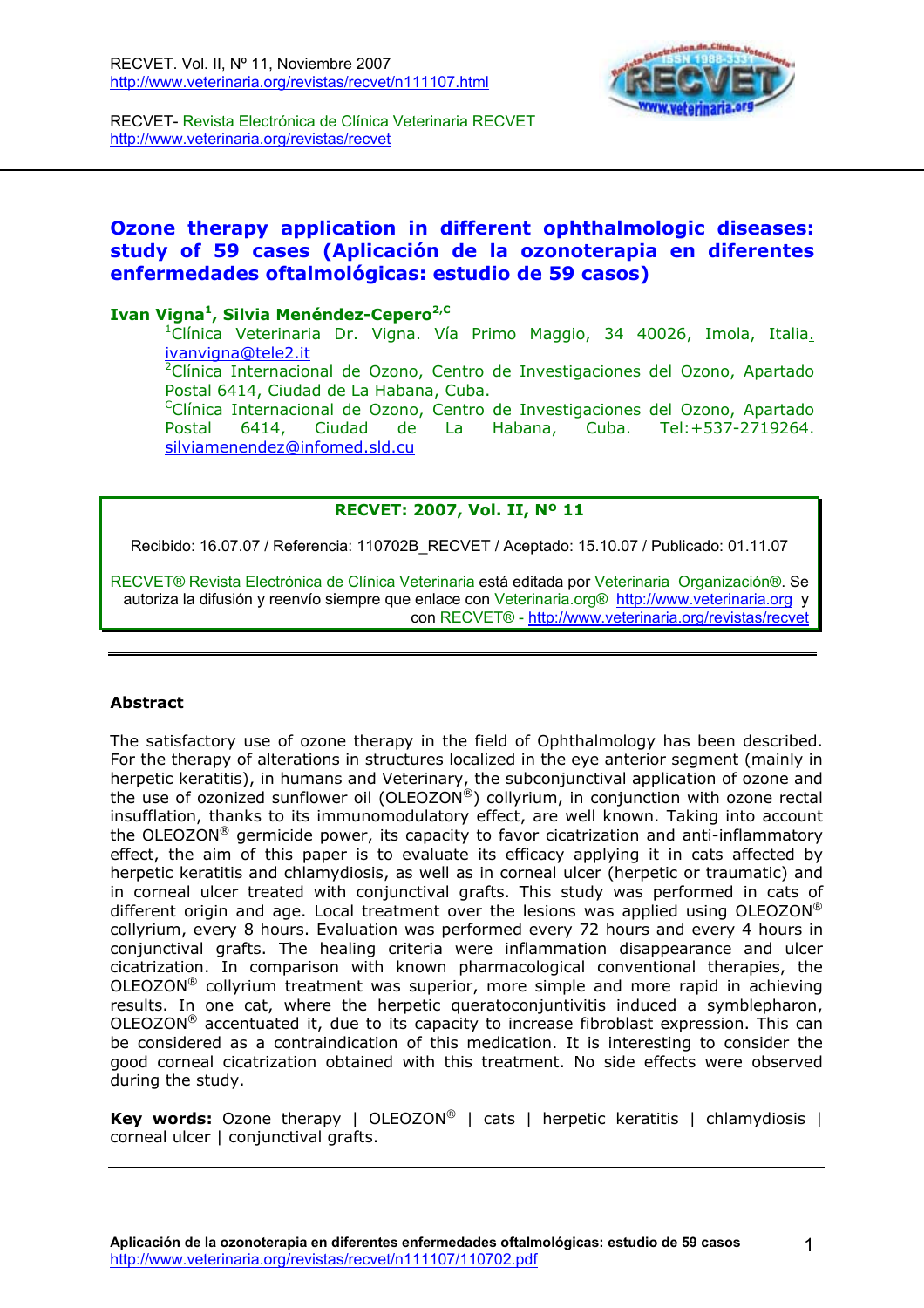#### **Resumen**

El uso satisfactorio de la ozonoterapia en la Oftalmología ha sido ya descrito. Se ha aplicado, tanto en humanos como en animales, la inyección de ozono por vía conjuntival, la insuflación de ozono rectal y el uso del colirio de aceite de girasol ozonizado (OLEOZON®) para la terapia de alteraciones de estructuras localizadas en el segmento anterior del ojo (sobretodo en la queratitis herpética). Teniendo en cuenta el carácter germicida del OLEOZON®, su capacidad de favorecer la cicatrización y su efecto antiinflamatorio, el objetivo de este trabajo es evaluar su eficacia en gatos afectados de queratitis herpética y clamidiosis, así como en úlceras corneales (herpéticas o traumáticas) y en úlceras corneales tratadas con trasplantes conjuntivales. Este estudio se realizó en gatos de diferente origen y edad. Se aplicó colirio de OLEOZON®, cada 8 horas, como tratamiento local sobre las lesiones. La evaluación se realizó cada 72 horas y en el caso de los trasplantes conjuntivales cada 4 horas. El criterio de curación fue la desaparición de la inflamación y la cicatrización de la úlcera. En comparación con las terapias farmacológicas convencionales conocidas, el tratamiento con el colirio de OLEOZON® fue superior, siendo más simple y más rápido en alcanzar los resultados. En un gato, donde la queratoconjuntivitis herpética indujo un simblefaron, el OLEOZON® lo acentuó, debido a su capacidad de incrementar la expresión de fibroblastos. Esto puede considerarse como una contraindicación de este medicamento. Es interesante considerar la buena cicatrización corneal obtenida con este tratamiento. No se observaron reacciones adversas durante el estudio.

**Palabras claves:** Ozonoterapia | OLEOZON<sup>®</sup> | gatos | queratitis herpética | clamidiosis | úlcera corneal | trasplantes conjuntivales.

#### **Introduction**

Ozone therapy in Ophthalmology has been studied mainly in Cuba, where retinitis pigmentosa, glaucoma, age-related degenerative retinal maculopathy, keratoconjuntivitis and corneal ulcer in human medicine have been treated in a particular way.1-15

In the front zone of the eye there are structures that need vascularization and rapid cicatrization in the case of disease, besides antibacterial and antiviral action is required. Theoretically in this case, ozone therapy can be indicated considering that these pathologies are difficult and take a long time to be treated by conventional therapies.

Some interesting works were made in Japan<sup>16</sup> about the use of ozonized solutions in pre-surgical disinfection and in Poland,<sup>17</sup> about the utilization of an ozonized collyrium in virus conjunctivitis and corneal degeneration after inflammatory conditions and chemical burns.

OLEOZON® is obtained from the reaction between ozone and sunflower oil in appropriate conditions, obtaining aldehydes, carboxylic acids, together with hydroperoxides, ozonides and other peroxides species.<sup>18</sup> It has been already registered in Cuba for the treatment of tinea pedis, impetigo and giardiasis. This product presents a remarkable germicidal nature. It has been verified, *in vitro* and *in vivo*, its antimicrobial effects against virus, bacteria and fungi<sup>19,20</sup> and also, in the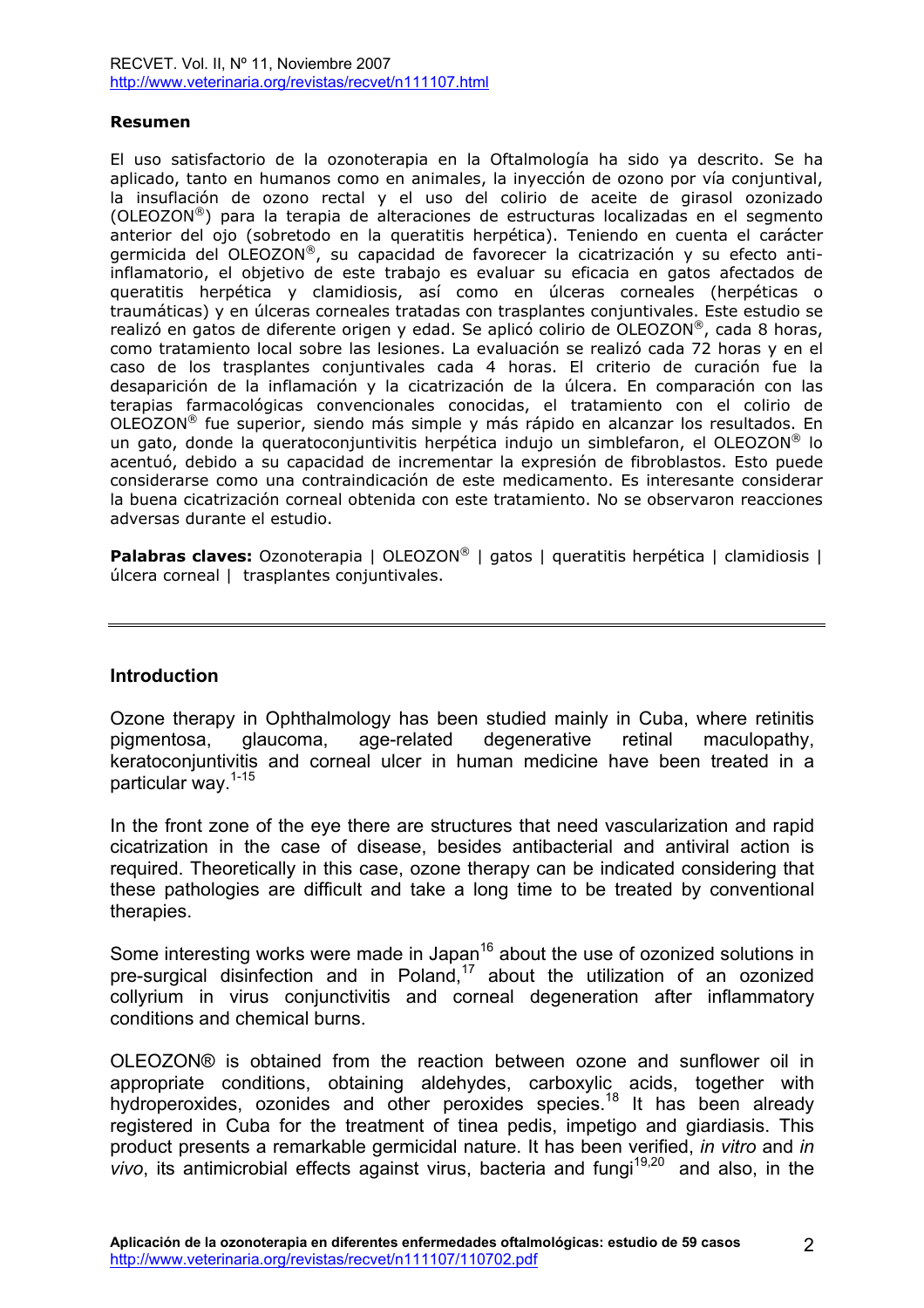treatment of infections produced by multi-resistant strains. $21$  On the other hand, toxicological studies have demonstrated that this product is not mutagenic or genotoxic and has not side effects in the treated patients.<sup>22-25</sup>

Taking into account the OLEOZON® great germicide power, the capacity to favor cicatrization and anti-inflammatory effect, the aim of this paper is to evaluate its efficacy in cats affected by herpetic keratitis and *Chlamidiophila Felis* conjunctivitis, as well as in deep corneal ulcer and in corneal ulcer treated with conjunctival grafts.

## **Materials and methods**

This study was carried out in 59 cats with different problems in the eye's front area. Most of the cats lived in cats refuge of Imola (32 cats) the others were brought from owners in our clinic for an ophthalmological visit.

A high efficient ophthalmoscope for the direct ophthalmoscopy, slit lamp, Schiotz tonometer, Schirmer test, sodium fluorescein 2%, Bengala pink and an indirect binocular ophthalmoscope for the indirect opthalmoscopy were use for the ophthalmologic evaluation.

Diseases treated were: 26-31

- Herpetic keratoconjunctivitis (24 cases)
- Conjunctivitis due to *Chlamidiophila Felis* (17 cases)
- Mixed keratoconjunctivitis due to herpes virus, *Chlamidiophila Felis* and mycoplasma (7 cases)
- Deep corneal ulcer of different causes (herpetic and traumatic) (7 cases)
- Corneal ulcer of various causes treated with ozonized conjunctival graft (4 cases)

All the cases have been treated with OLEOZON® collyrium. In corneal ulcer, also a mydriatic (Tropicamide 0.12%) has been used three times per day to avoid synechias. Follow-up has been made every 4 hours after the conjunctival graft surgery, every 24 hours in corneal ulcers and every 72 hours in other cases.

Results have been compared with those coming from traditional therapy.

## **Results and discussion**

## **Results and discussion**

## • **HERPETIC KERATOCONJUCTIVITIS**

Totally 24 cats, 15 cats were guests in the communal cats refuge. Diagnosis was made watching clinical symptoms with Bengala pink coloration and in the uncertainty cases using PCR on conjunctival material.

Symptomatology: 9 cats presented only simple keratitis or superficial ulcer; 15 cats presented the acclaimed form of herpetic rhinotracheitis with inflammation symptoms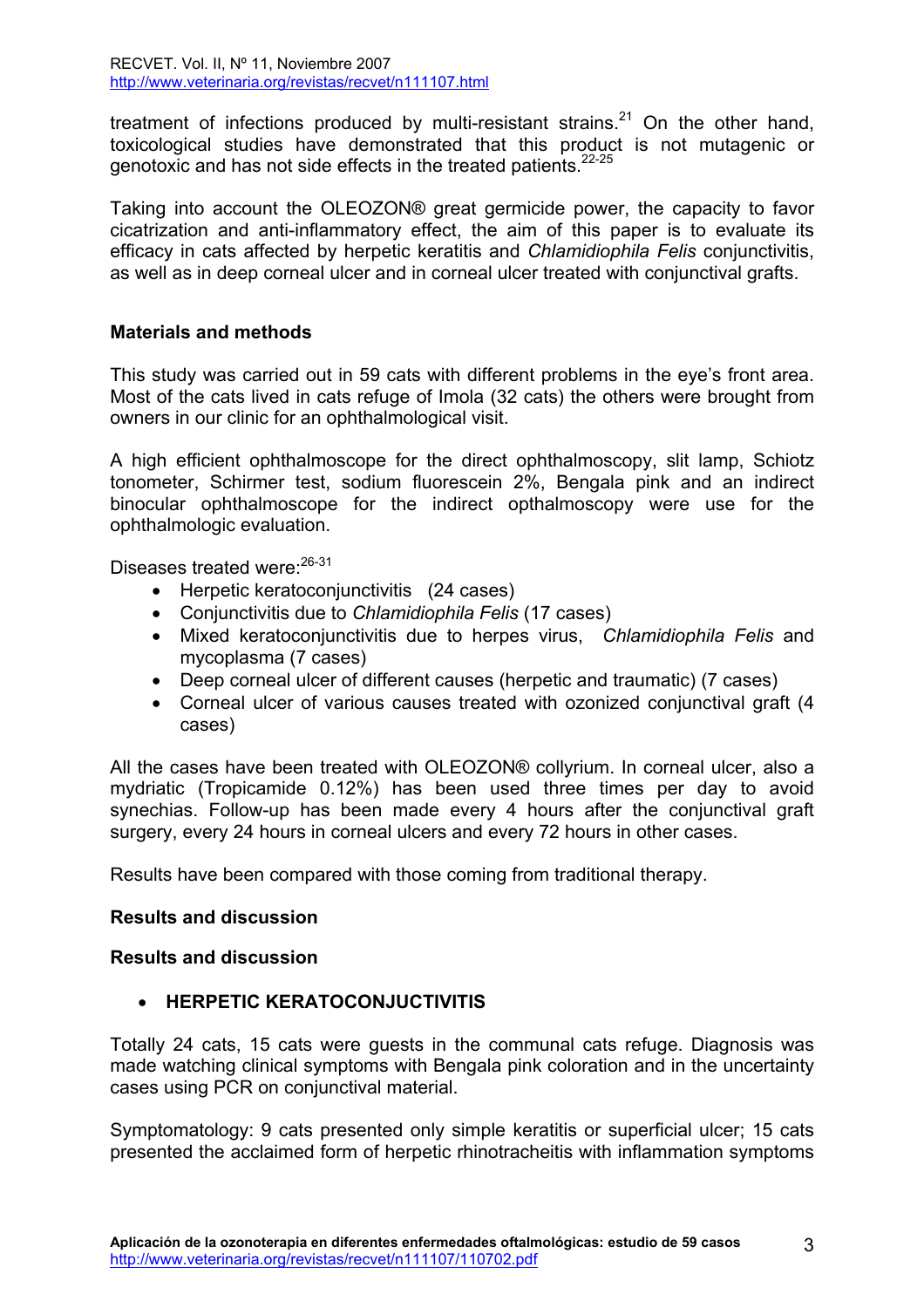of first aerial ways and keratoconjunctivitis, rhinitis and tracheitis. In these 15 cases aerosol therapy was made using physiological solution.

Traditional therapy foresees the use of antiviral and antibiotic collyrium and pomade, antibiotic systemic therapy and aerosol therapy.32-35

Usually, improvement is very slow, moreover perforated corneal ulcers are frequent and recidivations are extremely frequent.

In our study, OLEOZON® collyrium therapy administrated by a posology of two drops every eye three times a day, has allowed rapid improvement, in 5-6 days, no cases of perforated corneal ulcer and a very low percentage of recidivations (8 %), limitated only to the reappearance of subacute rhinoconjunctivitis in two kittens.

Only in one case OLEOZON® collyrium resulted as contraindicated: when herpes had induced a symblefaron. We think that this behaviour is related to the properties of ozonized oil that stimulates fibroblasts and therefore accents the symblefaron.

# • **CHLAMIDIOPHILA FELIS CONJUNCTIVITIS**

Totally 17 cases, 13 were kittens living in the cat refuge nursery, the other 4 were sent to our clinic by colleagues for specialized visits.

*Chlamidiophila felis* is an obliged intracellular bacterium which can infect man. It is one of the most important pathogenic agents in cats. It is responsible of a severe acute conjunctivitis associated with chemosis, photophobia and ocular secretion. Kittens aged from 5 to 9 weeks are more affected and it is never associated with keratitis. Diagnosis is made through PCR or immunofluorescence on the conjunctival curettage.<sup>33-36</sup>

In the severe cases, as the ones we discovered, therapy consists on topical tetracycline every 8 hours for at least 2 weeks; diagnosis was made by  $PCR$ .  $33-36$ 

These kittens instead were treated with OLEOZON® collyrium, two drops in the conjunctivae fornix, every 8 hours. The 4 kittens brought to our clinic for ophthalmologic visit had already been previously treated with chloramphenicoltetracycline association without any improvement, on the contrary the situation worsened.

After only 3 days of treatment all the kittens, including the ones refractory to antibiotics, showed a great improvement and after 10 days of therapy all the cats were completely healed. No relapses occurred.

# • **MIXED KERATOCONJUNCTIVITIS (HERPERVIRUS + CHLAMYDIA + MYCOPLASMA)**

In 7 kittens treated for a keratoconjunctivitis was found the contemporary presence of:

- 1. Herpes virus
- *2. Chlamidiophila felis*
- 3. Mycoplasma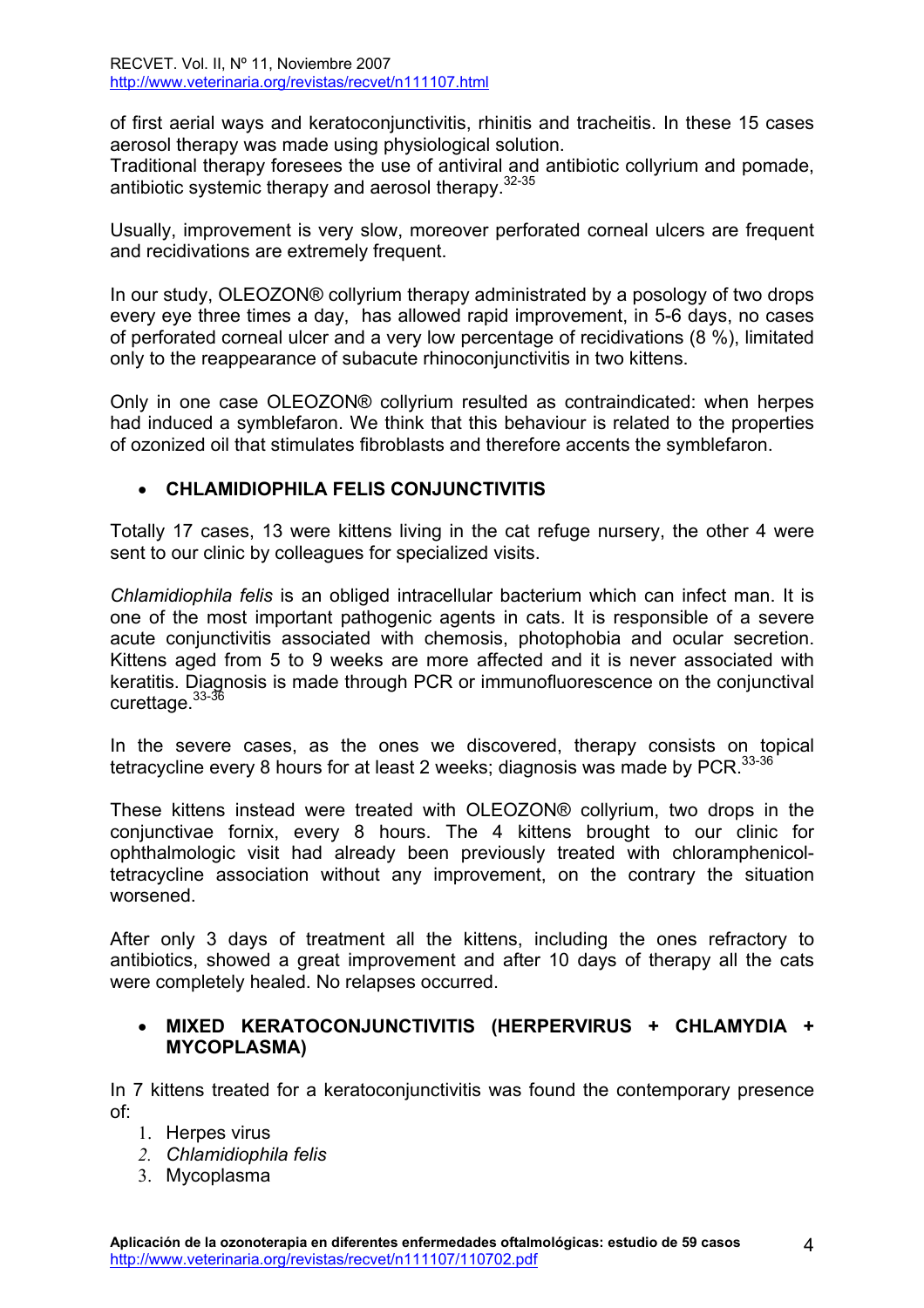The observed symptomatology was similar to a rhinoconjunctivitis with severe chemosis, ocular secretion and corneal ulcer. $33-36$  Therapy consists of OLEOZON® collyrium, two drops every 8 hours, besides Tropicamide 0.12% (one drop twice a day) to avoid probable synechias. After 6 days of therapy, edema disappeared and after 15 days the complete resolution of symptoms was registered with healing of the herpetic corneal ulcers. Figures 1 and 2 are examples of the evolution of an herpetic corneal ulcer and a severe acute conjunctivitis due to the bacterium *Chlamidiophila felis,* respectively, after the treatment with OLEOZON® collyrium.



# • **DEEP CORNEAL ULCERS (DEEP STROMAL ULCERS), DESCEMETOCELE, PERFORATED ULCERS.**

Deep corneal ulcers are known as the stromal ones with dimensions superior to 1/3 of the corneal thickness.33,37-39 Usually they should be treated with surgery, therefore, for hectic reasons we used OLEOZON® collyrium, but only in cases in which surgery was no authorized by the owners; totally 7 cases.

Maybe these are the most interesting cases because, completely experimental, they permitted us to test the possibilities of the use of ozonized oil in Ophthalmology. We treated 2 perforated ulcers, 1 descemetocele and 4 deep ulcers. Therapy consisted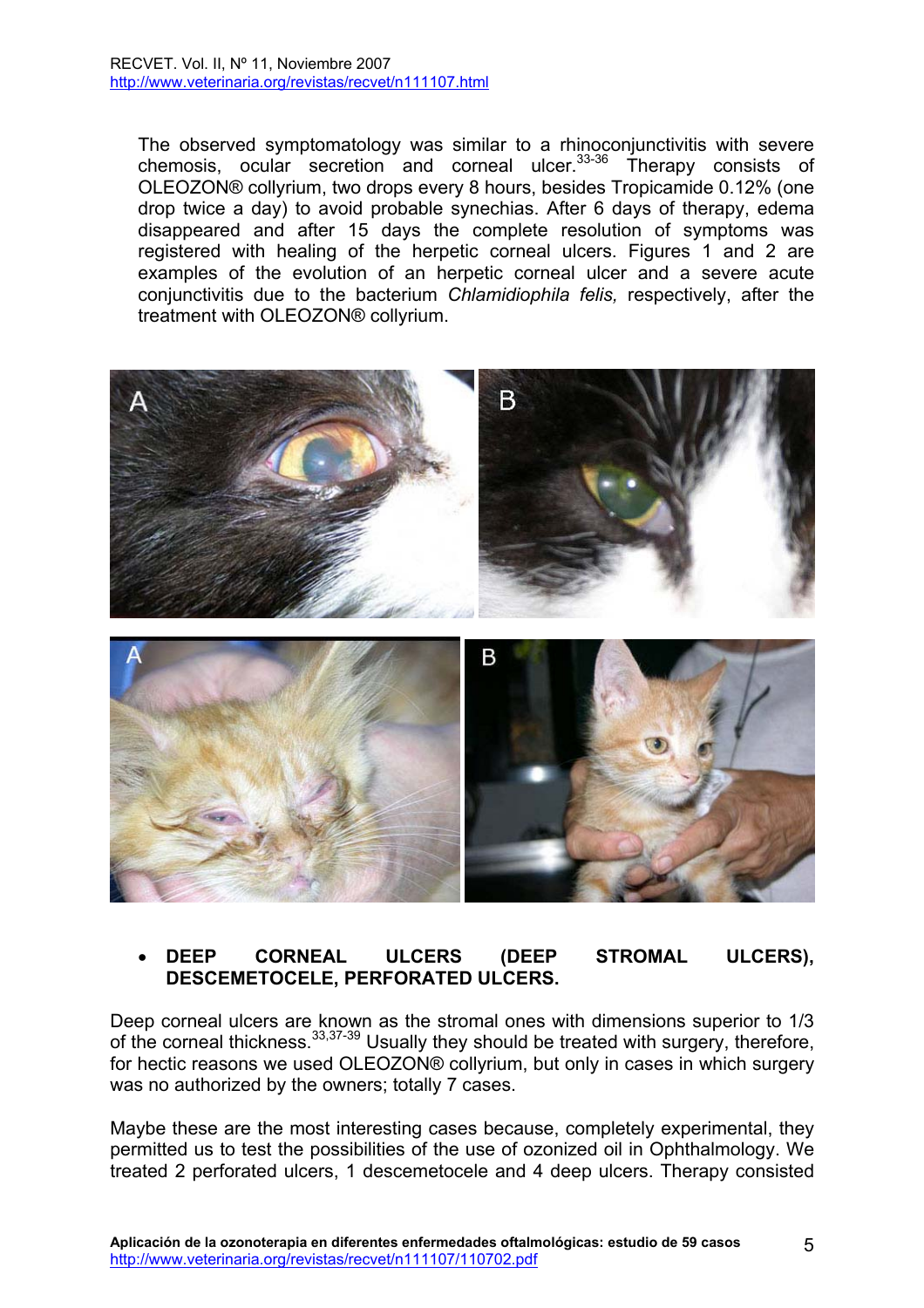of OLEOZON® collyrium, three drops every 6 hours, and Tropicamide 0.12%, one drop every 8 hours. We obtained healing in 6 cases; in one (a perforate ulcer) cornea cicatrized, but we couldn't avoid front synechias. Complete healing was obtained for the deep ulcers in 7-9 days, for descemetocele in 7 days, while for the perforated ulcers after 10 days cornea cicatrized and in 30 days looked perfectly transparent (see figure 3).



### • **FREE AND PEDUNCULATE CONJUNCTIVAL GRAFTS TREATED WITH OZONIZED OIL**

As a rule, when we must treat a deep ulcer we choose surgery, utilizing simple sutures with peduncular conjunctival grafts or using generally autologous tissue grafts. Conjunctival grafts can be free or pedunculate, as a bridge. Sometimes the corneal tissue loss is so important that it results very difficult to make peduncular grafts, so only a free graft can be made.  $38-41$ 

The main problem about free grafts is the lack of vascularization, so we thought to treat these eyes with ozonized oil in order to stimulate the creation of new vascularization and opposing bacterium responsible of collagenolisis.

We treated in this way a cat presenting crystalline lens luxation in anterior chamber;

the lens was subsequently ejected causing an enormous corneal tissue loss. Some colleagues suggested enucleation, but we attempted to save the eye through a surgical free graft immediately treated with ozonized oil. We treated the graft 6 times per day with three drops of OLEOZON® collyrium and Tropicamide 0.12%, one drop every 8 hours. After 48 hours the graft got vascularization and treating the part 3 times per day with three drops of OLEOZON® collyrium, the cornea turned transparent and the eye

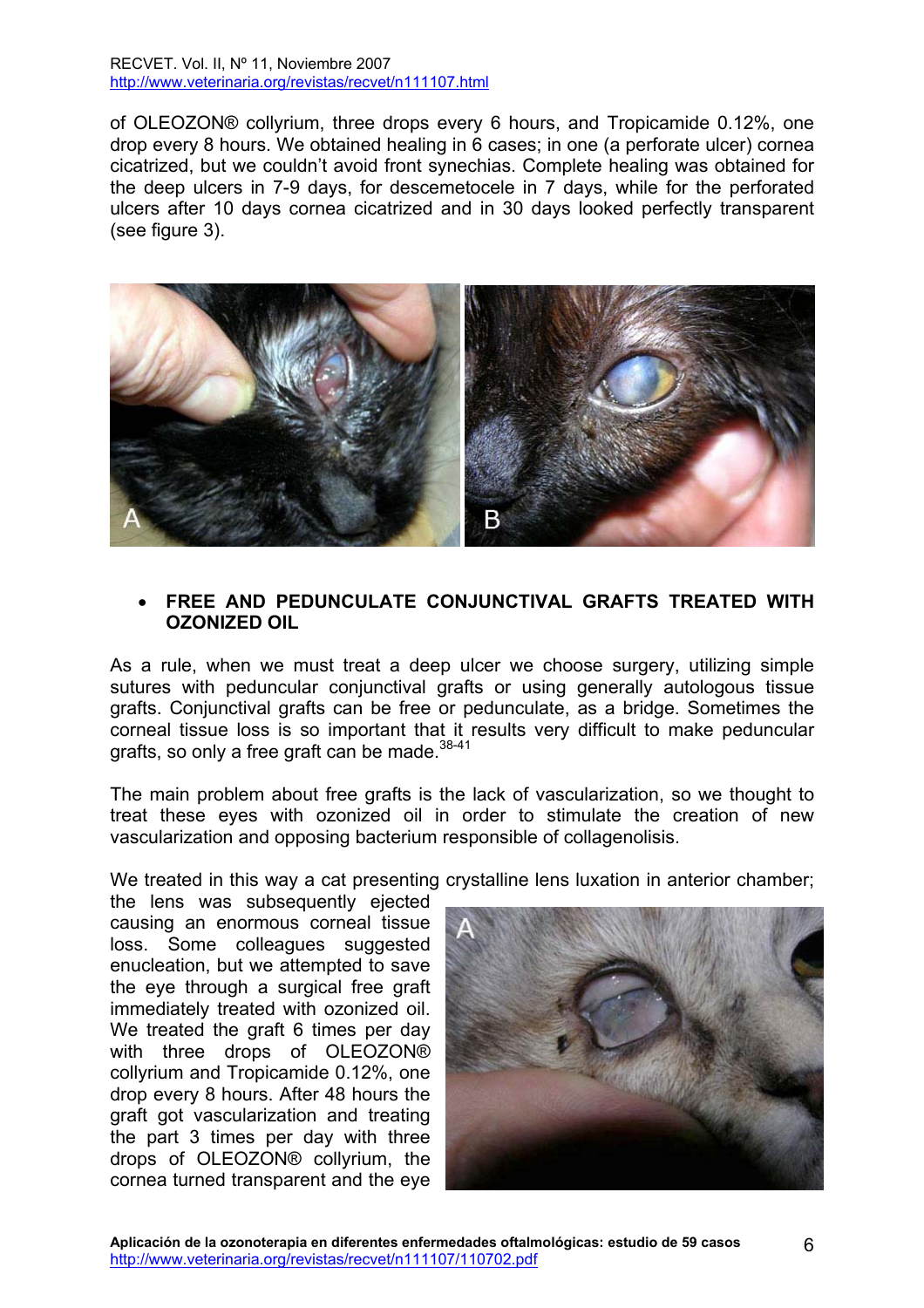was conserved.

In 3 cats with very large collagenolitic perforated ulcer (one of them presenting lens luxation and ejection) we tried to apply the pedunculated graft treating the part 3 times per day with three drops of ozonized oil. After 4 days we cut the peduncle, continuing the therapy with OLEOZON® collyrium three drops four times a day on the free graft. This free graft got vascularization in 2 days and in 10 days we obtained a corneal integrity (see figure 4).



### **Conclusions**

In almost all the cases the results have been satisfactory. In both cases in which we needed an antibacterial and antiviral effect and in the ones where we needed a fast cicatrization and vascularization the results with OLEOZON® collyrium satisfied the expectations.

Also, it must be considered the utility of this medical technique that foresees only a limited number of daily administrations, each determined hours, to obtain its good results.

This therapy is also cheap, mainly if we consider the price of the antiviral collyrium, which at the end did not show advantages as regards to OLEOZON® collyrium.

No side effects were observed during the study and the collyrium was well accepted by animals.

## **Bibliography**

- 1. Copello M, Eguía F, Menéndez S, Menéndez N. Ozone therapy in patients with Retinitis Pigmentosa. Ozone-Sci Eng 2003;25(3):223-32.
- 2. Menéndez S, Peláez O, Gómez M, Copello M et al. Aplicación de la ozonoterapia en la retinosis pigmentaria. Rev Cubana Oftalmol 1990;3(1):35-9.
- 3. Marmer R and Parks S. Ozone treatment in retinitis pigmentosa: effect on color perception and blood gasses. Ann Opthalmol 1998;30(3):161-3.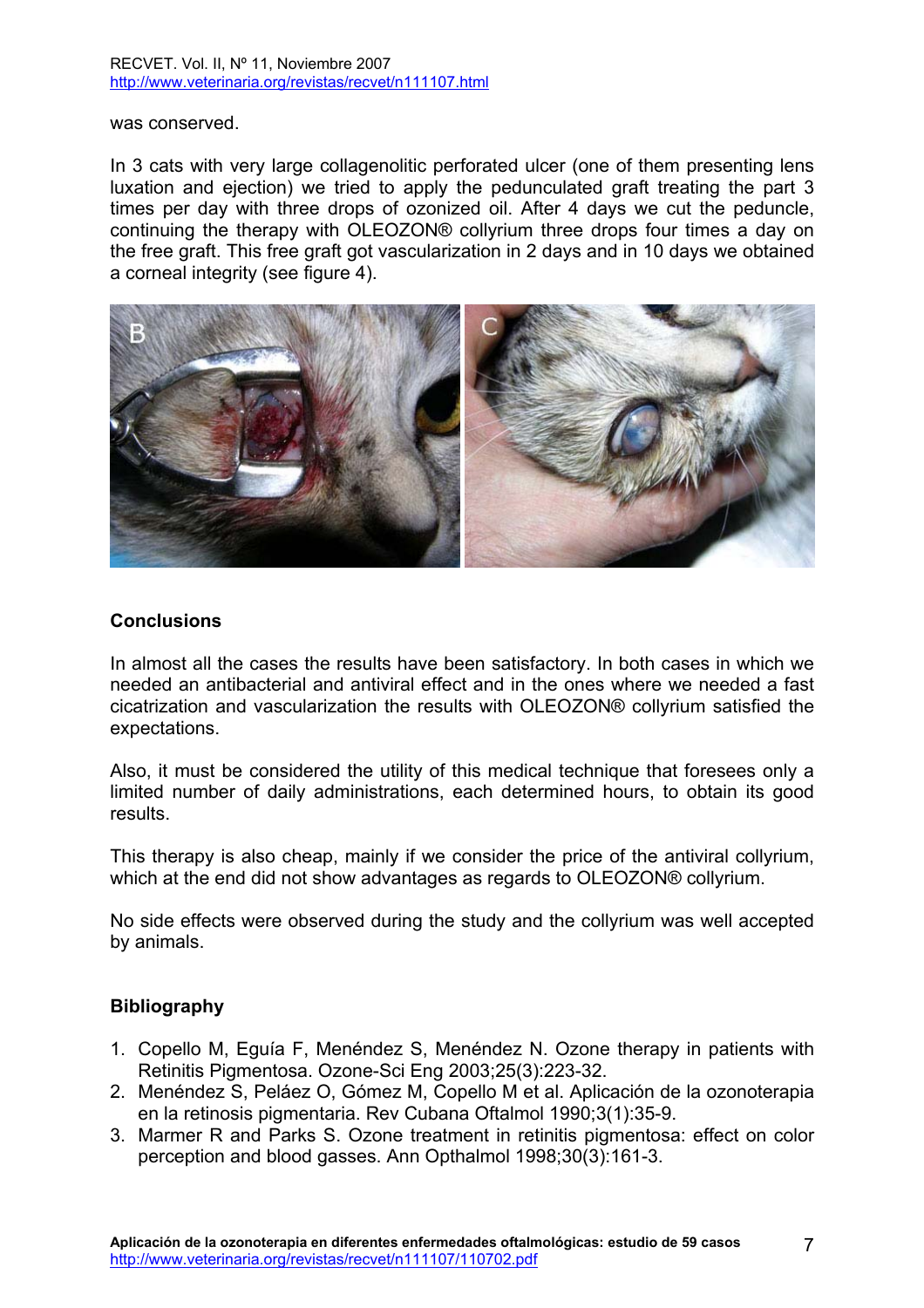- 4. Marmer R and Parks S. Ozone treatment in retinitis pigmentosa: effect on photo stress and contrast sensitivity. Ann Opthalmol 1998;30(3):164-6.
- 5. Ferrer L, Santos D, Menéndez S y Pérez Z. Ozonoterapia y magnetoterapia: nuevos métodos en la rehabilitación del paciente con glaucoma crónico simple. Rev Cubana Oftalmol 1996;9(2):102-9.
- 6. Ibáñez M, Rodríguez A, Ferrer L y Fernández G. Estudio comparativo de dos métodos terapéuticos en el glaucoma crónico simple. Rev Cubana Oftalmol 1996;9(2):110-5.
- 7. Ferrer L, Varela F y Fernández I. Mecanismo de acción local de la ozonoterapia y su combinación con el campo magnético en pacientes con glaucoma primario de ángulo abierto estadio inicial. Rev Cubana Oftalmol 2004;17(2):1-5.
- 8. Bocci V. Oxygen-Ozone Therapy. A critical evaluation. Dordrecht, The Netherlands: Kluwer Academic Publishers, 2002;243-341.
- 9. Riva Sanseverino E., Meduri R.A., Pizzini A. *et al*. Effects of oxygen-ozone therapy on age-related degenerative retinal maculopathy. Panminerva Med 1990;32:77-84.
- 10. Diadori A, Bocci V, Carraro F, Nuti A, Corradeschi F, Ferrari G, Sabatini L, Silvestri S and Frezzotti R. Ozonetherapy and age-related macular degeneration: a pilot study. In F. Ceccherelli and F. Giron, eds. L'Ozonoterapia nel 2000.Torino: Edizioni Libreria Cortina, 1999:33-45.
- 11. Diadori A, Nuti A, Ferrari G, Corradeschi F and Bocci V. Ozone therapy: a new perspective in ophthalmology. Vision Res 1996;36(suppl.):418.
- 12. Perone G., Incarbone F., Schmidt M., Franzini M. Case report: oxygen-ozone therapy in pigmentary epithelium detachement. Annali di Ottalmologia e Clinica Oculistica 1996;CXXII (N. 11):593-7.
- 13. Incarbone F, Perone G, Franzini M, Bertè F, Schmidt M. Atti del Congresso New Developments in the Treatment of Age Related Macular Disease. Gardone Riviera, 22-24 Giugno 1997.
- 14. Viebahn R. Die Senile Makulopathie und Verwandre Erkrankungen. In: E.G. Beck and R. Viebahn-Hänsler, eds. Ozon-Handbuch. Grundlagen. Prävention. Therapie. Landsberg, Germany: Ecomed, 1999:1-25.
- 15. Piña JC, Mapolón Y, Palma M, Recio E, Harrys C, Rodríguez M. Application of ozone in Patients with Keratitis.  $4<sup>th</sup>$  International Symposium on Ozone Applications. Cuba, March 1997.
- 16. Kashiwagi K, Saito K, Wang YD, Takahashi H, Ishijima K, Tsukahara S. Safety of ozonated solution as an antiseptic of the ocular surface prior to ophthalmic surgery. Ophthalmologica 2001 Sep-Oct;215(5):351-6.
- 17. Gierek-Lapinska A, Antoszewski Z, Myga B Skowron J. Preliminary report on using therapeutic ozone in infectious conjunctivitis and keratitis and in corneal degeneration. Klin Oczna 1992 May-Jun;94:5-6.
- 18. Díaz M, Hernández F, Alvarez I, Velez I, Ledea O. 1-H-NMR studies of the ozonation of methyl oleate. Boletín de la Sociedad Chilena de Química 1997;42:349-353.
- 19. Lezcano I, Nuñez N, Molerio J, Gómez M. Actividad in vitro del aceite de girasol ozonizado frente a diferentes especies microbianas. Revista CENIC Ciencias Biológicas 1996;27(1-3):46 - 50.
- 20. Lezcano I, Molerio J, Gómez M, Contreras R, Roura G, Díaz W. Actividad in vitro del OLEOZON® frente a agentes etiológicos de infecciones en la piel. Revista CENIC Ciencias Biológicas 1998;28(1-3):105-109.
- 21. Lezcano I, Nuñez N, Espino M, Gómez M. Antibacterial activity of ozonized